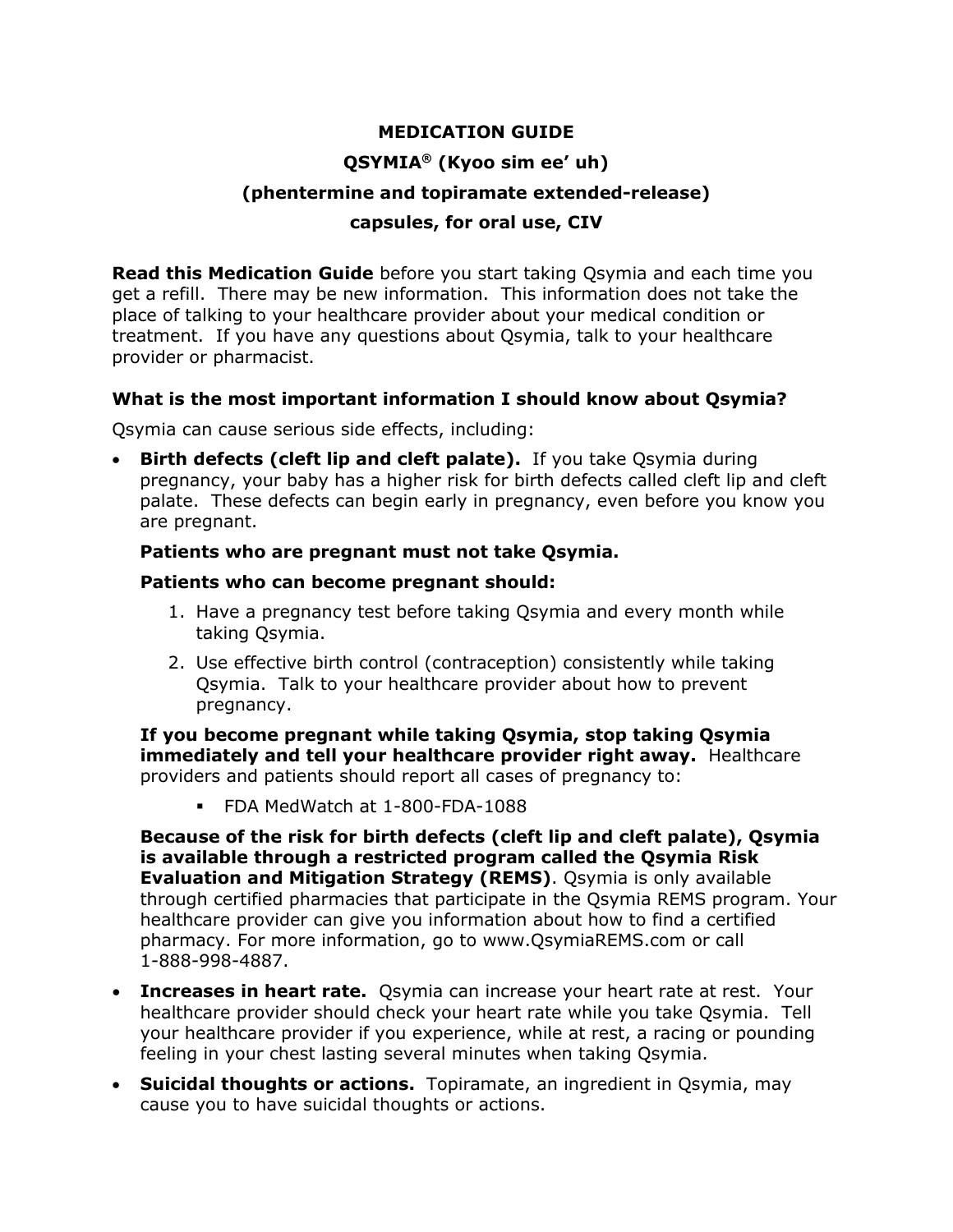# **Call your healthcare provider right away if you have any of these symptoms, especially if they are new, worse, or worry you:**

- o thoughts about suicide or dying
- o attempts to commit suicide
- o new or worse depression
- o new or worse anxiety
- o feeling agitated or restless
- o panic attacks
- o trouble sleeping (insomnia)
- o new or worse irritability
- o acting aggressive, being angry, or violent
- o acting on dangerous impulses
- o an extreme increase in activity and talking (mania)
- o other unusual changes in behavior or mood
- **Serious eye problems** which include:
	- $\circ$  any sudden decrease in vision, with or without eye pain and redness,
	- $\circ$  a blockage of fluid in the eye causing increased pressure in the eye (secondary angle closure glaucoma).

**These problems can lead to permanent vision loss if not treated.** Tell your healthcare provider right away if you have any new eye symptoms.

Qsymia can have other serious side effects. See **"What are the possible side effects of Qsymia?"**

#### **What is Qsymia?**

- Qsymia is a prescription medicine that contains phentermine and topiramate extended-release that may help some obese adults or some overweight adults who also have weight-related medical problems lose weight and keep the weight off.
- Qsymia should be used with a reduced calorie diet and increased physical activity.
- It is not known if Qsymia changes your risk of heart problems or stroke or of death due to heart problems or stroke.
- It is not known if Qsymia is safe and effective when taken with other prescription, over-the-counter, or herbal weight loss products.
- It is not known if Qsymia is safe and effective in children under 18 years old.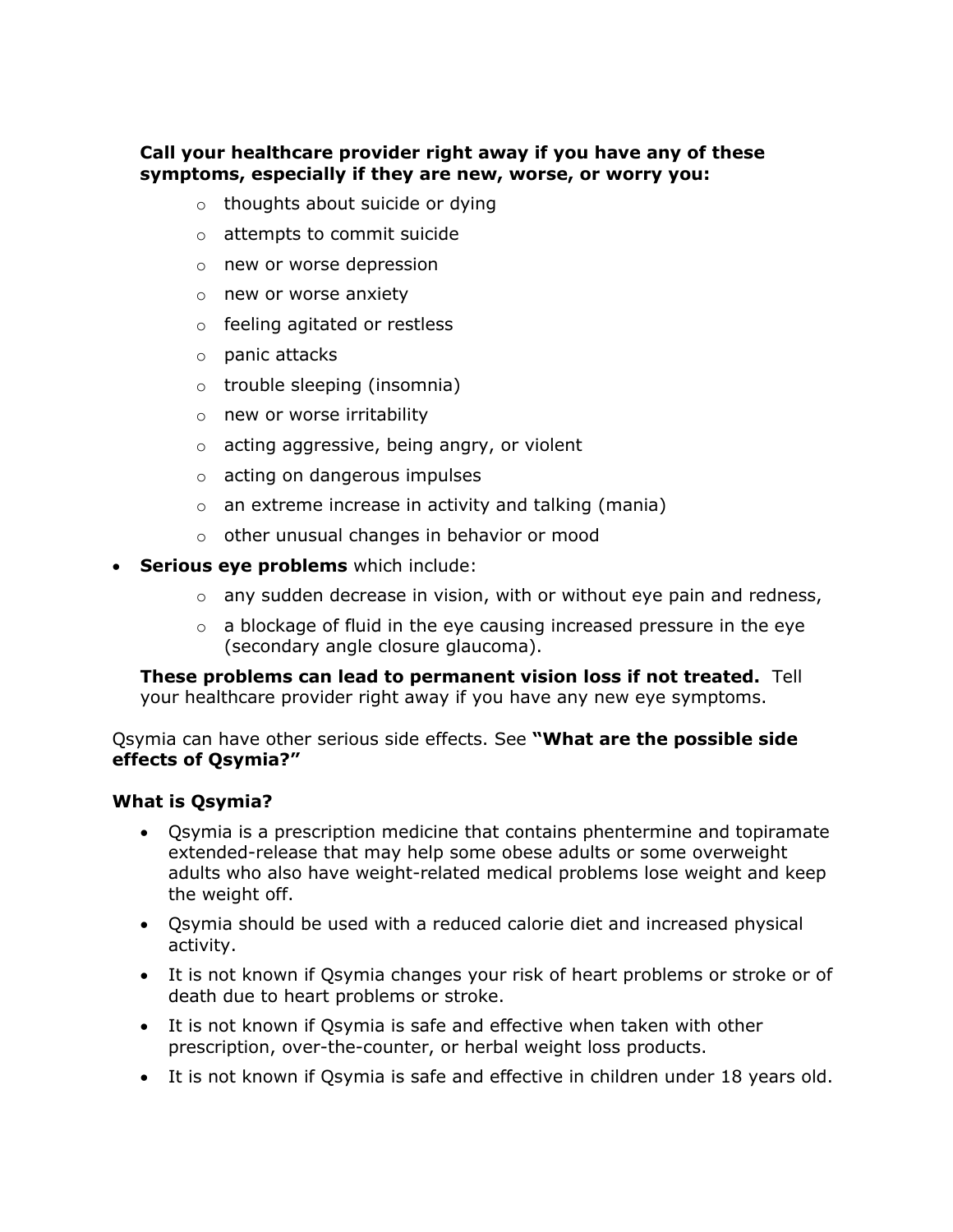• Qsymia is a federally controlled substance (CIV) because it contains phentermine and can be abused or lead to drug dependence. Keep Qsymia in a safe place, to protect it from theft. Never give your Qsymia to anyone else, because it may cause death or harm them. Selling or giving away this medicine is against the law.

# **Who should not take Qsymia?**

# **Do not take Qsymia if you:**

- are pregnant, planning to become pregnant, or become pregnant during Qsymia treatment.
- have glaucoma.
- have thyroid problems (hyperthyroidism).
- are taking certain medicines called monoamine oxidase inhibitors (MAOIs) or have taken MAOIs in the past 14 days.
- are allergic to topiramate, sympathomimetic amines such as phentermine, or any of the ingredients in Qsymia. See the end of this Medication Guide for a complete list of ingredients in Qsymia.

# **What should I tell my healthcare provider before taking Qsymia?**

#### **Before taking Qsymia, tell your healthcare provider about all of your medical conditions, including if you**:

- have had a heart attack or stroke.
- have or have had an abnormal heart rhythm.
- have or have had depression, mood problems, or suicidal thoughts or behavior.
- have eye problems, especially glaucoma. See "**"Who should not take Qsymia?".**
- have a history of too much acid in the blood (metabolic acidosis) or a condition that puts you at higher risk for metabolic acidosis such as
	- $\circ$  chronic diarrhea, surgery, a diet high in fat and low in carbohydrates (ketogenic diet), weak, brittle, or soft bones (osteomalacia, osteoporosis, osteopenia), or decreased bone density
- have type 2 diabetes and take medicine to control your blood sugar.
- have kidney problems, kidney stones, or are getting kidney dialysis.
- have liver problems.
- have seizures or convulsions (epilepsy).
- are breastfeeding or plan to breastfeed. Qsymia can pass into your breast milk and may harm your baby. You and your healthcare provider should decide if you will take Qsymia or breastfeed. You should not do both.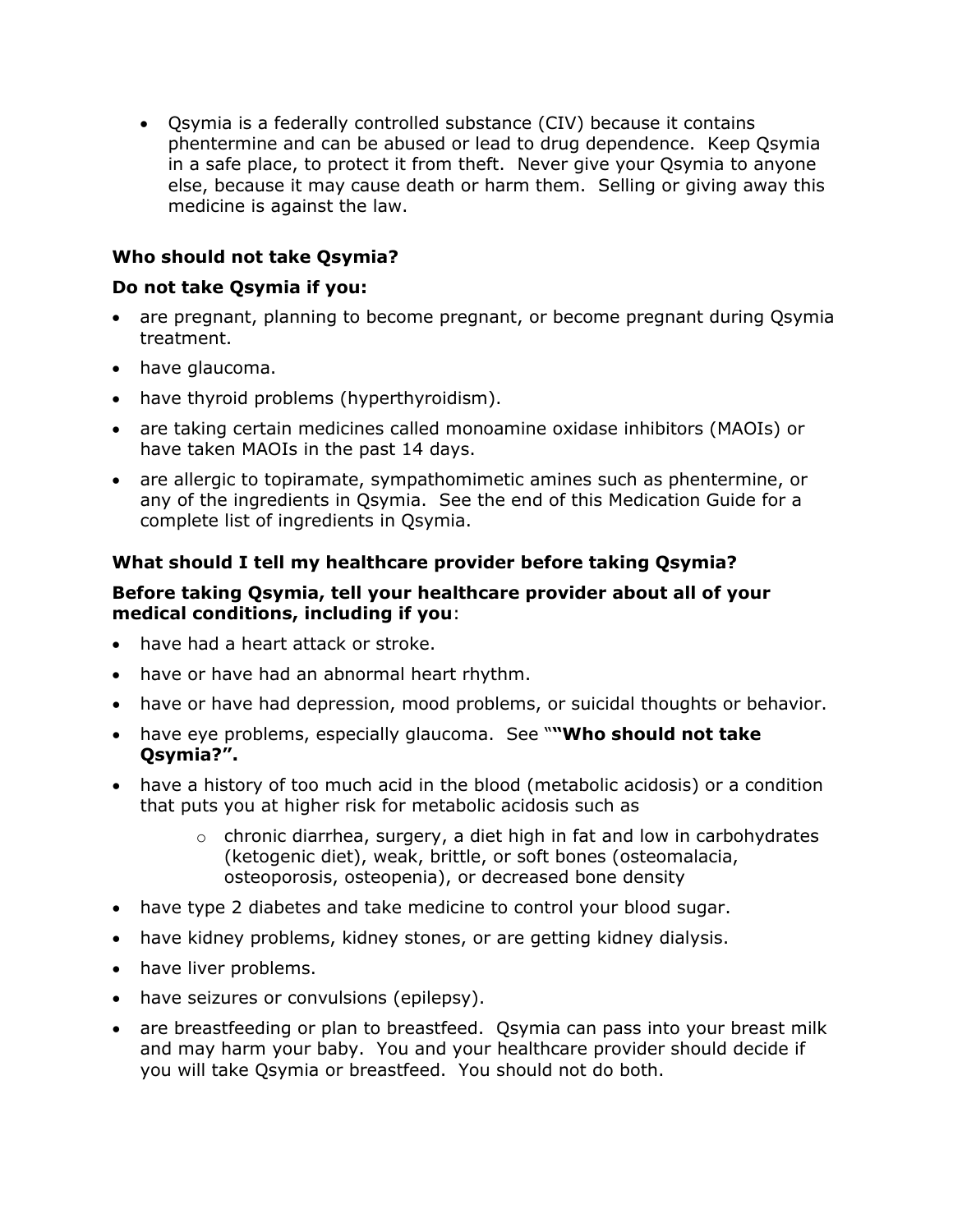**Tell your healthcare provider about all the medicines you take,** including prescription and over-the-counter medicines, vitamins, and herbal supplements. Qsymia taken with other medicines may affect how each medicine works and may cause side effects.

# **Especially tell your healthcare provider if you take:**

- **Birth control pills**. Tell your healthcare provider if your menstrual bleeding changes while you are taking birth control pills that contain both estrogen and progestin (combination oral contraceptives) and Qsymia.
- **Water pills** (diuretics) such as hydrochlorothiazide (HCTZ).
- **Any medicines that impair or decrease your thinking, concentration, or muscle coordination.**
- **Carbonic anhydrase inhibitors** such as ZONEGRAN (zonisamide), DIAMOX (acetazolamide) or NEPTAZANE (methazolamide).
- **Seizure medicines** such as valproic acid (DEPAKENE or DEPAKOTE).

Ask your healthcare provider or pharmacist for a list of these medicines, if you are not sure.

Know the medicines you take. Keep a list of them to show your healthcare provider and pharmacist each time you get a new medicine. Do not start a new medicine without talking to your healthcare provider.

# **How should I take Qsymia?**

- Your healthcare provider should start you on a diet and exercise program when you start taking Qsymia. Stay on this program while you are taking Qsymia.
- **Do not** change your dose without talking to your healthcare provider.
- Qsymia can be taken with or without food.
- If you miss a dose of Qsymia, wait until the next morning to take your usual dose of Qsymia. **Do not** double your dose.
- **To start treatment with Qsymia**
	- o Take 1 **Qsymia 3.75 mg/23 mg capsule** (Figure A) 1 time each morning for the first 14 days.
	- $\circ$  After taking Osymia 3.75 mg/23 mg capsule for 14 days, then take 1 **Qsymia 7.5 mg/46 mg capsule** (Figure B) 1 time each morning.
- **After taking Qsymia for 12 weeks**
	- o Your healthcare provider should either tell you to stop taking Qsymia **or** increase your dose of Qsymia if you do not lose a certain amount of weight within the **first** 12 weeks of treatment at the recommended dose.
- **If your healthcare provider increases the dose of Qsymia**
	- o Take 1 **Qsymia 11.25 mg/69 mg capsule** (Figure C) 1 time each morning for 14 days.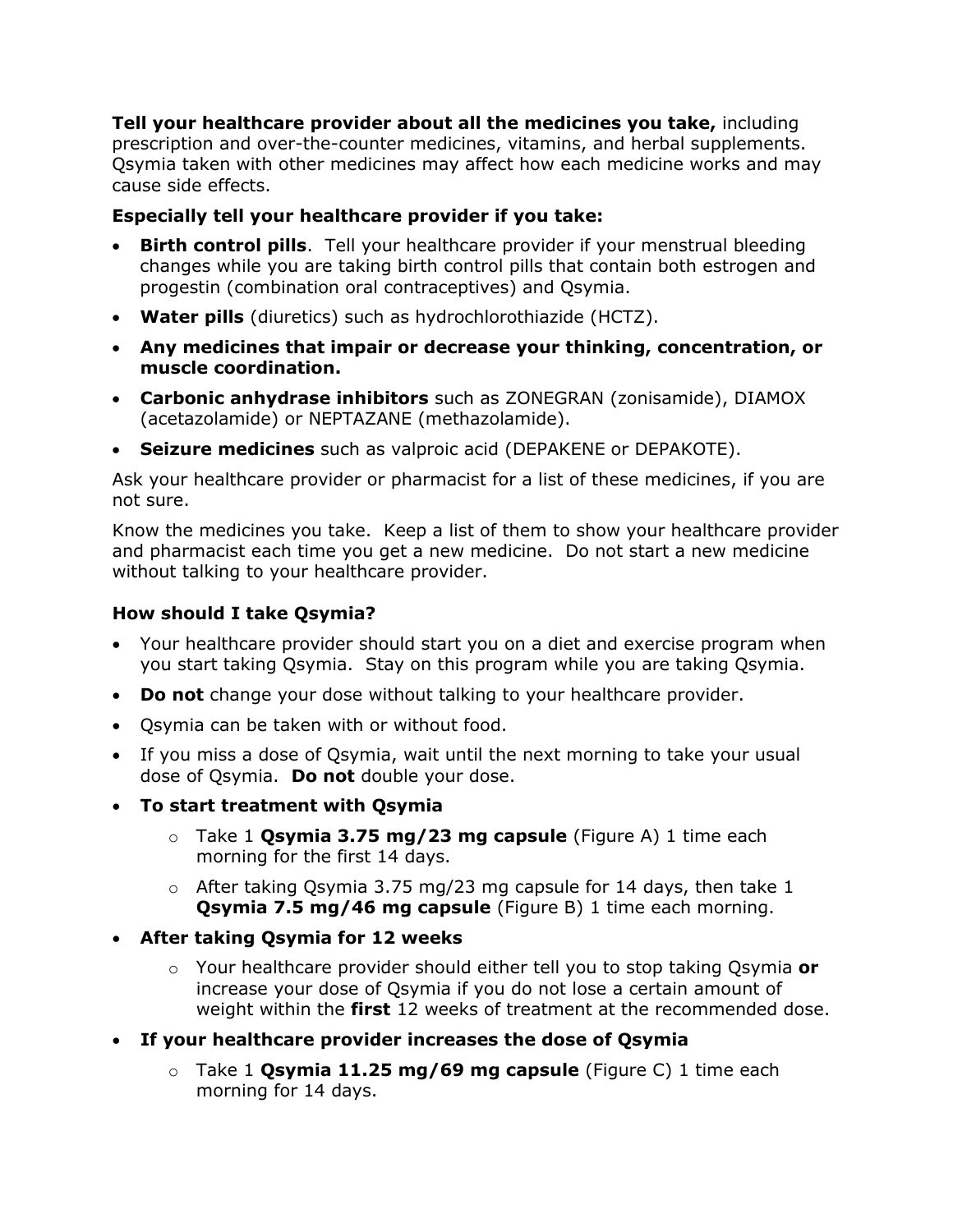$\circ$  After taking 14 days of Qsymia 11.25 mg/69 mg capsule, then take 1 **Qsymia 15 mg/92 mg capsule** (Figure D) 1 time each morning.

#### • **Stopping Qsymia treatment**

Your healthcare provider should tell you to stop taking Qsymia if you have not lost a certain amount of weight after an **additional** 12 weeks of treatment on the higher dose.

**Do not** stop taking Qsymia without talking to your healthcare provider. **Stopping Qsymia suddenly can cause serious problems, such as seizures.** Your healthcare provider will tell you how to stop taking Qsymia slowly.





**Figure A** Qsymia (3.75 mg/23 mg) Qsymia (7.5 mg/46 mg) Qsymia (11.25 mg/69 mg) Qsymia (15 mg/92 mg) Cap and body are purple with white printing

**Figure B** printing and the body is with black printing yellow with black printing



**Figure C** Cap is purple with white Cap and body are yellow



**Figure D** Cap is yellow with black printing and the body is white with black printing

If you take too much Qsymia, call your healthcare provider or go to the nearest emergency room right away.

## **What should I avoid while taking Qsymia?**

- **Do not get pregnant while taking Qsymia.** See **["What is the most](#page-0-0)  [important information I should know about Qsymia."](#page-0-0)**
- **Do not drink alcohol while taking Qsymia**. Qsymia and alcohol can affect each other causing side effects such as sleepiness or dizziness.
- **Do not drive a car, operate heavy machinery, or do other dangerous activities until you know how Qsymia affects you.** Qsymia can slow your thinking and motor skills, and may affect vision.

## **What are the possible side effects of Qsymia? Qsymia can cause serious side effects, including:**

- See **["What is the most important information](#page-0-0) I should know about [Qsymia?"](#page-0-0)** at the beginning of this Medication Guide.
- **Mood changes and trouble sleeping.** Qsymia may cause depression or mood problems, and trouble sleeping. Tell your healthcare provider if symptoms occur.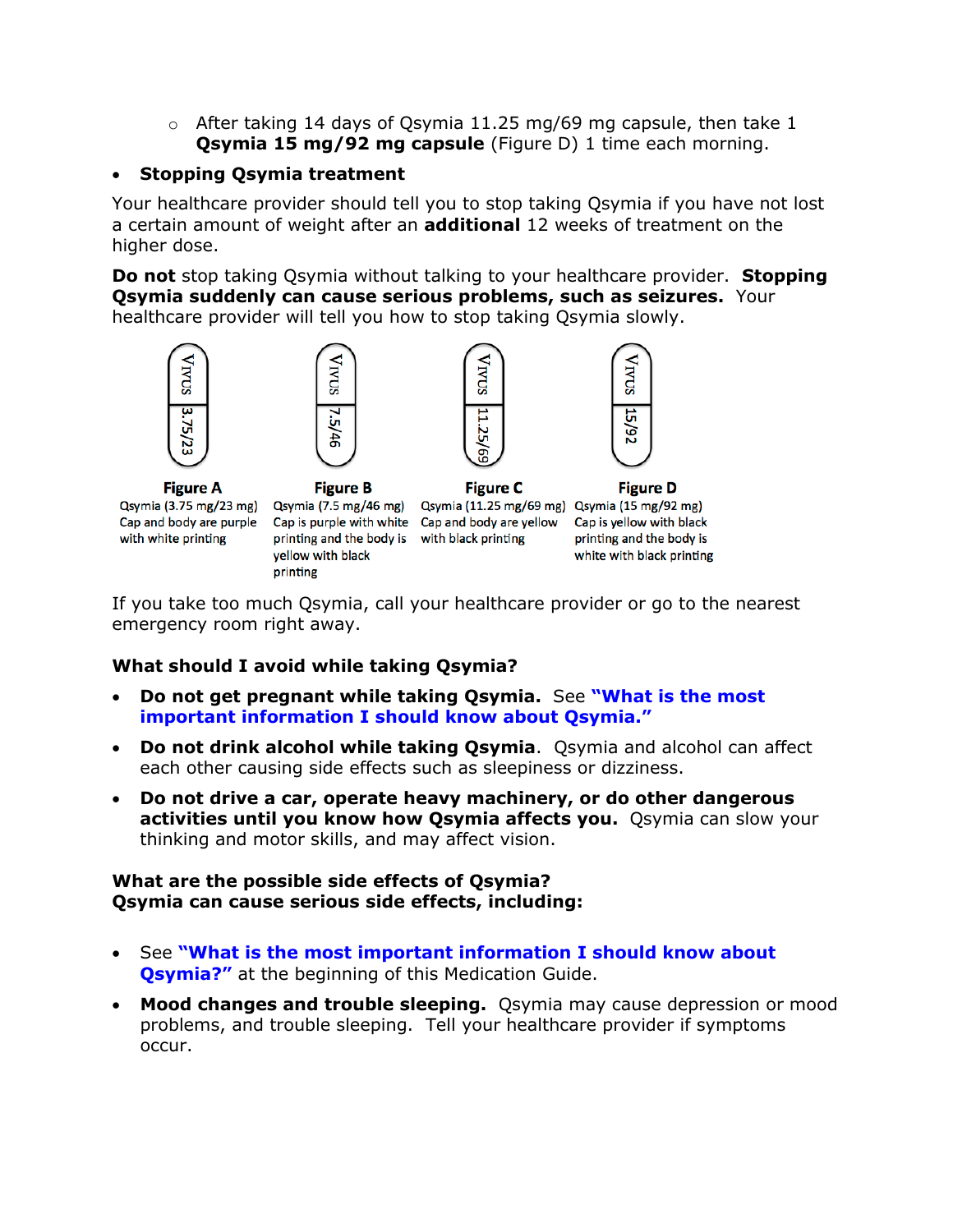- **Concentration, memory, and speech difficulties.** Qsymia may affect how you think and cause confusion, problems with concentration, attention, memory, or speech. Tell your healthcare provider if symptoms occur.
- **Increases of acid in bloodstream (metabolic acidosis).** If left untreated, metabolic acidosis can cause brittle or soft bones (osteoporosis, osteomalacia, osteopenia), kidney stones, can slow the rate of growth in children, and may possibly harm your baby if you are pregnant. Metabolic acidosis can happen with or without symptoms. Sometimes people with metabolic acidosis will: feel tired

not feel hungry (loss of appetite)

feel changes in heartbeat

have trouble thinking clearly

Your healthcare provider should do a blood test to measure the level of acid in your blood before and during your treatment with Qsymia.

- **Low blood sugar (hypoglycemia) in people with type 2 diabetes mellitus who also take medicines used to treat type 2 diabetes mellitus.** Weight loss can cause low blood sugar in people with type 2 diabetes mellitus who also take medicines used to treat type 2 diabetes mellitus (such as insulin or sulfonylureas). You should check your blood sugar before you start taking Qsymia and while you take Qsymia.
- **Possible seizures if you stop taking Qsymia too fast.** Seizures may happen in people who may or may not have had seizures in the past if you stop Qsymia too fast.Your healthcare provider will tell you how to stop taking Qsymia slowly.
- **Kidney stones.** Drink plenty of fluids when taking Qsymia to help decrease your chances of getting kidney stones. If you get severe side or back pain, or blood in your urine, call your healthcare provider.
- **Decreased sweating and increased body temperature (fever).** People should be watched for signs of decreased sweating and fever, especially in hot temperatures. Some people may need to be hospitalized for this condition.

# **Common side effects of Qsymia include:**

- numbness or tingling in the hands, arms, feet, or face (paraesthesia)
- dizziness
- change in the way foods taste or loss of taste (dysgeusia)
- trouble sleeping (insomnia)
- constipation
- dry mouth

Tell your healthcare provider if you have any side effect that bothers you or does not go away.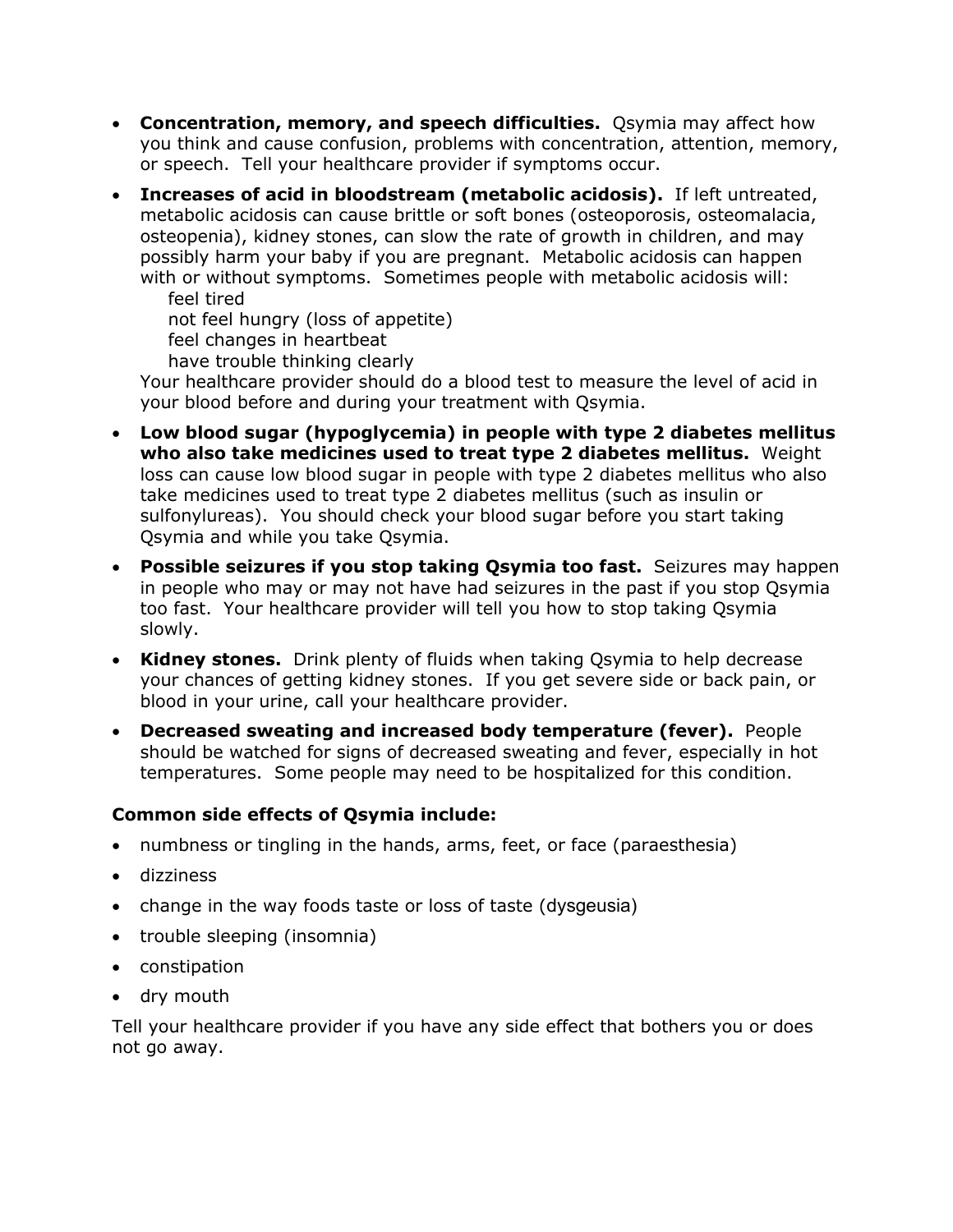These are not all of the possible side effects of Qsymia. For more information, ask your healthcare provider or pharmacist.

Call your doctor for medical advice about side effects. You may report side effects to FDA at 1-800-FDA-1088.

You can also report side effects to VIVUS at 1-888-998-4887.

# **How should I store Qsymia?**

• Store Qsymia at room temperature between 59°F to 77°F (15°C to 25°C).

# **Keep Qsymia and all medicines out of the reach of children.**

# **General Information about the safe and effective use of Qsymia.**

Medicines are sometimes prescribed for purposes other than those listed in a Medication Guide. Do not use Qsymia for a condition for which it was not prescribed. Do not give Qsymia to other people, even if they have the same symptoms you have. It may harm them.

This Medication Guide summarizes the most important information about Qsymia. If you would like more information, talk with your healthcare provider. You can ask your pharmacist or healthcare provider for information about Qsymia that is written for health professionals.

For more information, go to www.QsymiaREMS.com or call 1-888-998-4887.

## **What are the ingredients in Qsymia?**

**Active Ingredient:** phentermine hydrochloride and topiramate extended-release

**Inactive Ingredients:** methylcellulose, sucrose, starch, microcrystalline cellulose, ethylcellulose, povidone, gelatin, talc, titanium dioxide, FD&C Blue #1, FD&C Red #3, FD&C Yellow #5 and #6, and pharmaceutical black and white inks.



Copyright © 2012-2022 VIVUS LLC All rights reserved.

VIVUS LLC

900 East Hamilton Avenue, Suite 550, Campbell, CA 95008